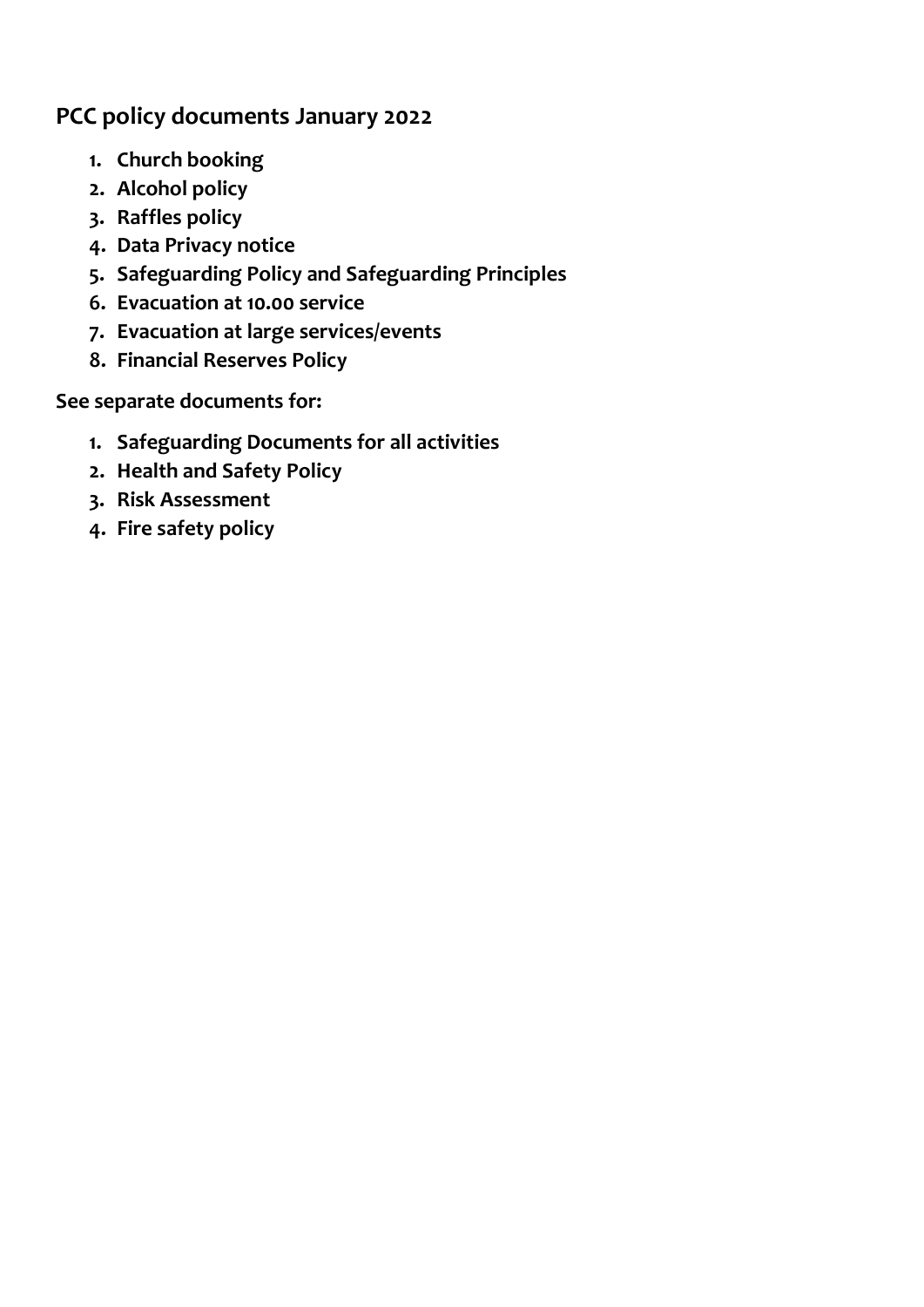## **ST ALKMUND'S PARISH CHURCH** WHITCHURCH, SHROPSHIRE

APPLICATION FOR PERMISSION TO USE THE CHURCH FOR A CONCERT (2022)

## **Rector: Revd Canon Dr Judy Hunt, The Rectory, Church Street, Whitchurch SY13 1LB**

| <b>Church Office:</b> |       | Telephone 01948 667102  |
|-----------------------|-------|-------------------------|
|                       | Email | ftwstalkmunds@gmail.com |
|                       |       | Website stalkmunds.com  |

|                              |                          |    | The Parochial Church Council charges a facility fee of £200 |  |
|------------------------------|--------------------------|----|-------------------------------------------------------------|--|
| <b>Booking request from:</b> |                          |    | Date of request:                                            |  |
| On behalf of:                |                          |    |                                                             |  |
|                              | Day and date of concert: |    |                                                             |  |
| Time:                        | <b>Rehearsal from</b>    | to | [A charge will be made for this: PTO to note 2]             |  |
|                              | <b>Concert from</b>      | to |                                                             |  |

**Contact name, address, phone number, email:**

**Please give a brief outline of the programme:**

## **Please sign the booking agreement attached** *To make changes to these arrangements, contact the Church Office*

....

....................................................................................................................................................

**Will the organ be needed? YES/NO**

**Will the kitchen be required? YES/NO Water heater? YES/NO**

*Please note:*

**You will have to provide your own supplies of tea, coffee, biscuits, teaspoons, plastic cups and holders.**

*Please see notes overleaf*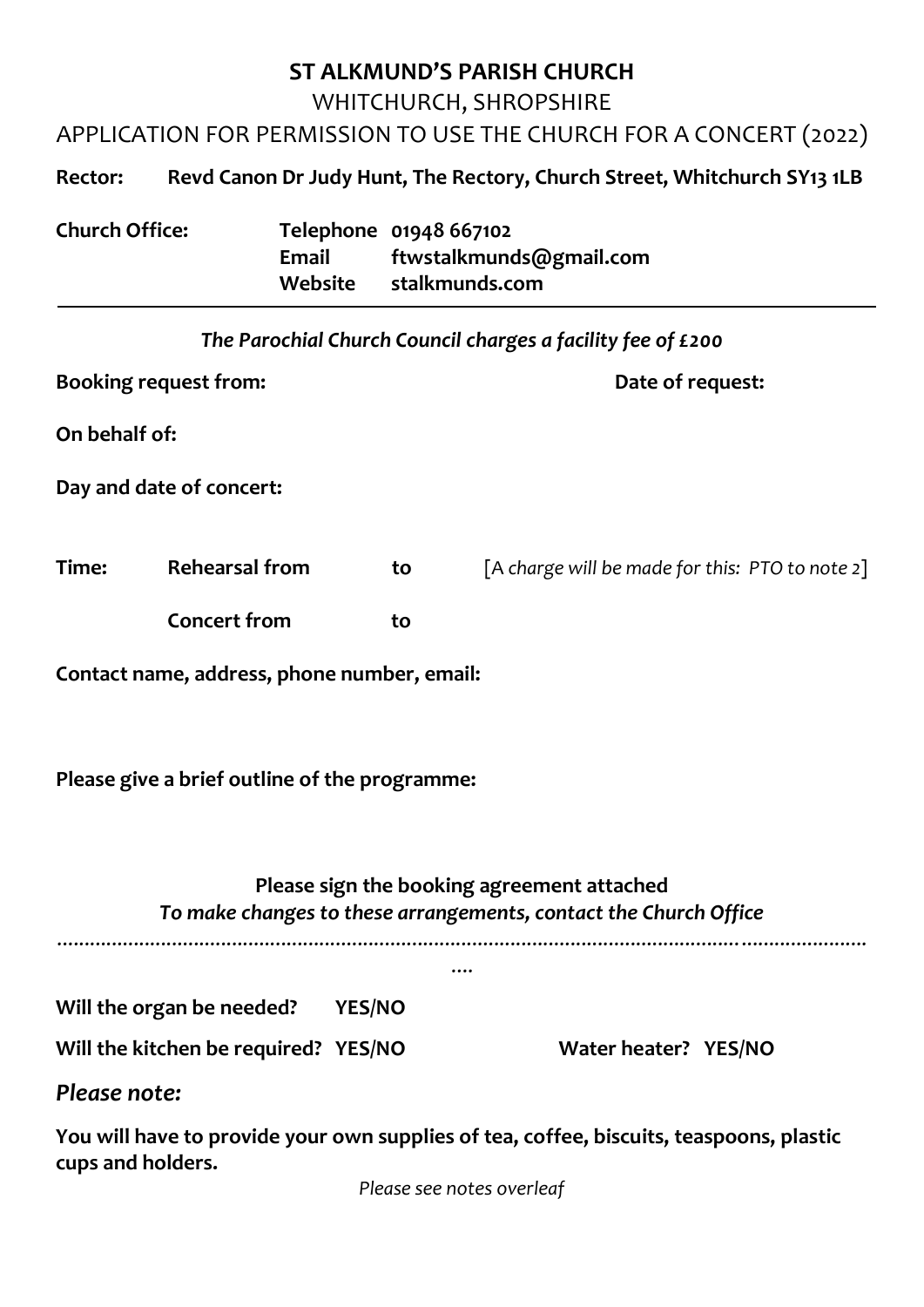## **Notes**

- 1. The fee for use of the church for a concert will be **£200** from 1 January to 31 December 2022.
- 2. **If you require heating for a rehearsal during cold weather**, there will be a charge for the rehearsal time plus 2 hours before it to heat the building, charged at £20 per hour if the heating is on. If it is not on, there will be a charge of £10 per hour for rehearsal time only.
- 3. Users of the church for such concerts should ensure that the church and kitchen are left tidy. All furniture should be replaced and washing up done.
- 4. Ushers and refreshment providers are the responsibility of the concert organisers.
- 5. Alcohol may not be sold in church and is not normally served as part of refreshments. If you wish to discuss an exception to this guideline, such as a glass of wine being part of the ticket price or being served alongside a donations plate, please contact the Rector**. No glasses are available from the church.**
- 6. The hirer will be invoiced as soon as possible after the concert has been held and the invoice will be payable upon receipt. Payment methods will be detailed on the invoice.
- **7. Please return this form to the Church Office, either by post or email to: Church Office, c/o The Rectory, Church St, Whitchurch SY13 1LB or** [ftwstalkmunds@gmail.com](mailto:ftwstalkmunds@gmail.com) as soon as possible **and contact the Church Office as**

**soon as you can after receiving booking confirmation to firm up the arrangements**.

8**. Organisers must contact the church office two weeks before the concert to confirm the final arrangements.**

Thank you

| For office use only<br>section                                   | Please complete each | <b>Name</b> | Date |
|------------------------------------------------------------------|----------------------|-------------|------|
| Booking form sent out                                            |                      |             |      |
| Booking form received (7) by:                                    |                      |             |      |
| Verger(s) organised for that date and rehearsal (names)          |                      |             |      |
| Copy to the Rector by email:                                     |                      |             |      |
| Booking accepted: contacted organisation (7)                     |                      |             |      |
| <b>Signed agreement received</b>                                 |                      |             |      |
| Organisation firmed up arrangements for church (7)               |                      |             |      |
| Entered on calendars in office and vestry door [BOTH]:           |                      |             |      |
| Confirmation received from organisation 2 wks before<br>event(8) |                      |             |      |
| Number of hours of heating for rehearsals                        |                      |             |      |
| <b>Invoice details to Treasurer</b>                              |                      |             |      |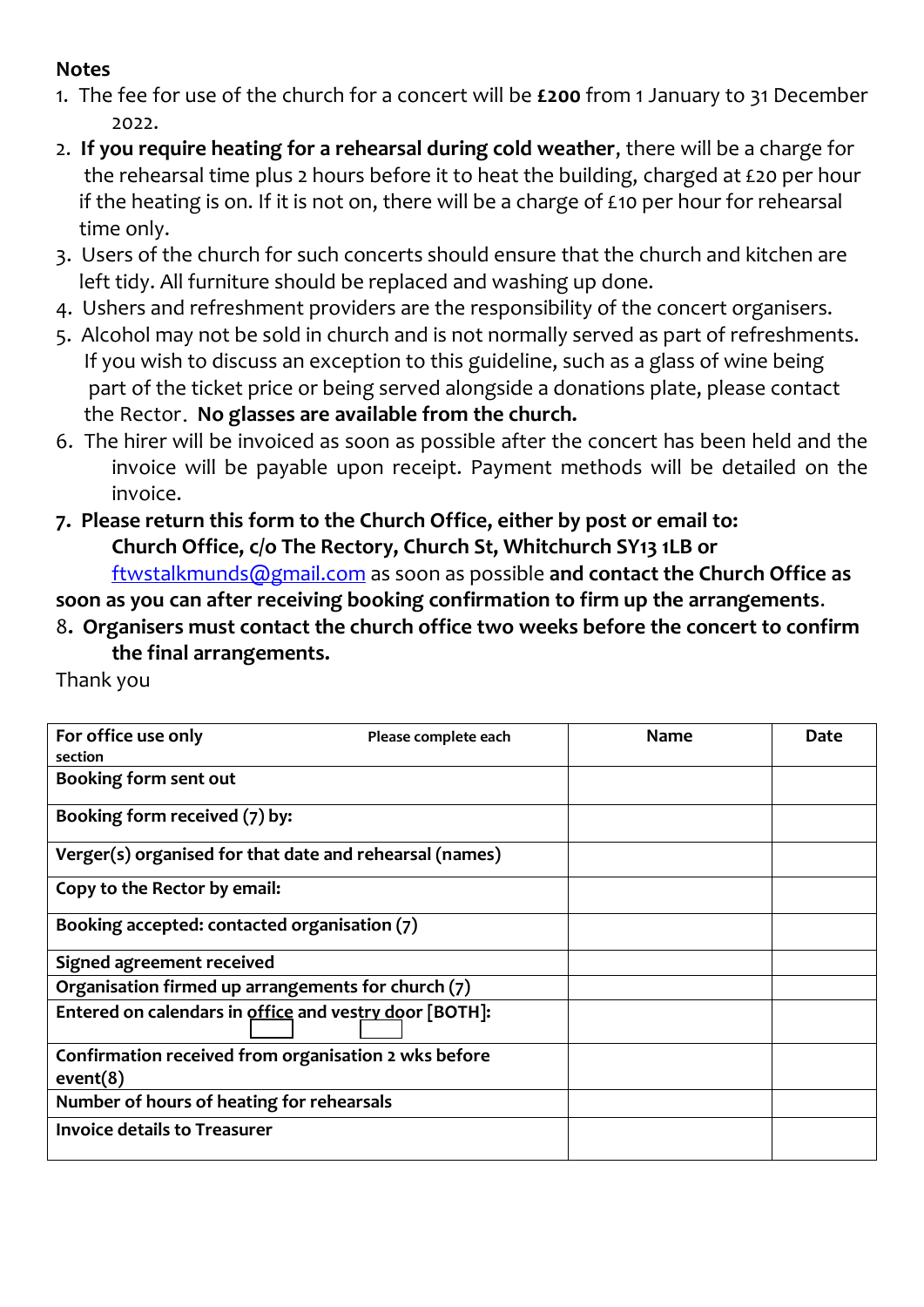## **Booking agreement for users of St Alkmund's Church for a concert/event**

|--|--|

**Date of the concert/event: ......................................**

**The organisation ....................................................................................................................**

**agrees to the following conditions:**

- **1. Contact should be made with the Church Office (tel. 01948 667102 or email [ftwstalkmunds@gmail.com](mailto:ftwstalkmunds@gmail.com) ) two weeks before the event in order to finalise arrangements.**
- **2. If arrangements agreed at the time of booking are to be changed, agreement should be sought from the Church Office before action is taken.**
- **3. Rehearsal time must be agreed in advance. There will be an extra charge for this.**
- **4. Any furniture in the church moved by the organisation should be replaced at the end of the event.**
- **5. The kitchen should be left clean and tidy after refreshments have been provided.**
- **6. Ushers, ticket sellers and refreshment personnel will be provided by the organisation, not the church.**
- **7. Guidance will be accepted at the event from vergers acting on behalf of the church.**
- **8. On receipt of the invoice, payment will be made as detailed on the invoice.**

**Signature: Date:**

**Please return this form to the Church Office. Keep a copy for your records.**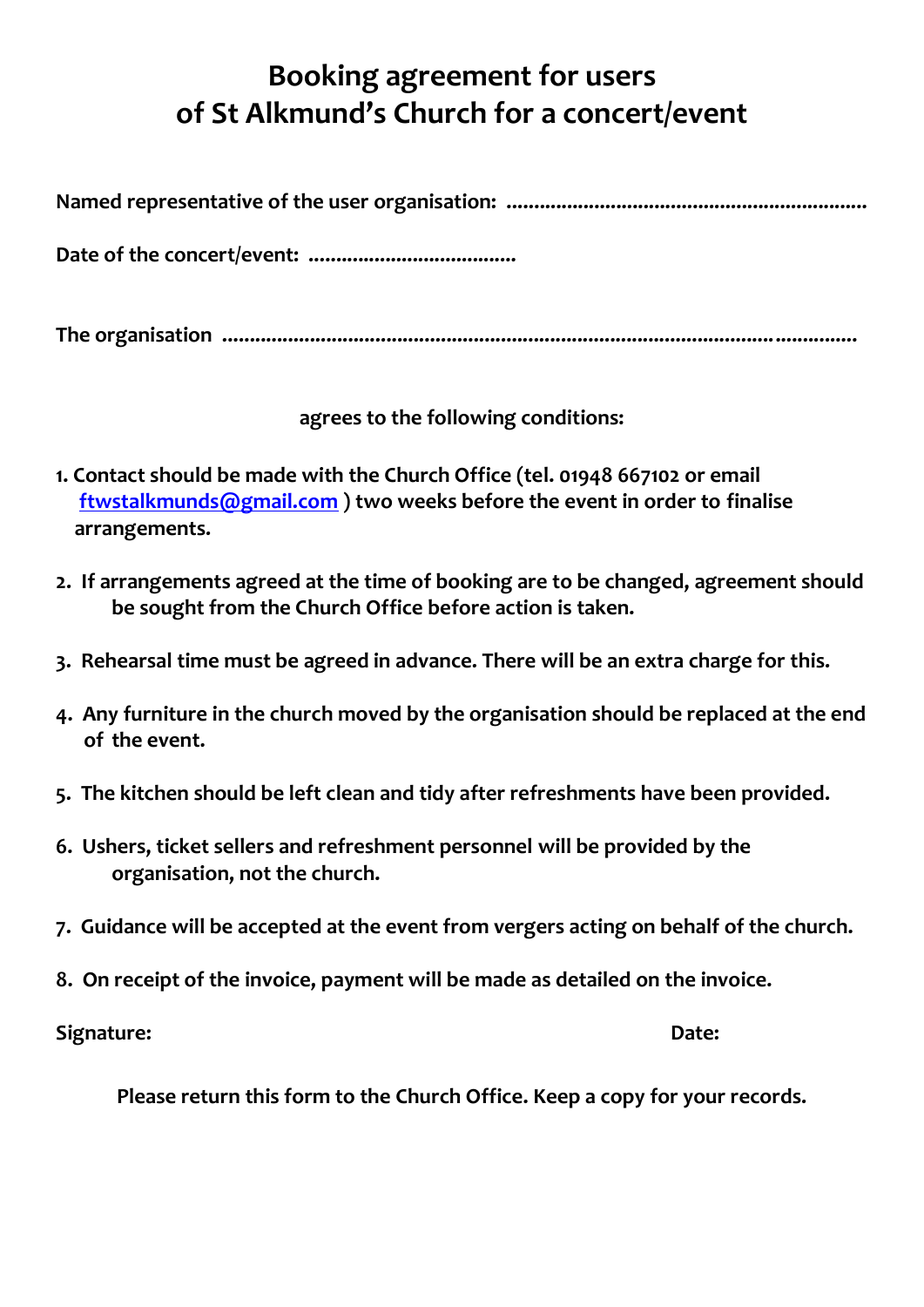## **ALCOHOL SERVED IN CHURCH DURING EVENTS POLICY**

**Approved by: St Alkmunds PCC Date of review: January 2022 Originator: Phil Pettitt** 

### **Policy Statement**

At times the Rector, Director of Music, Churchwardens or Parochial Church Council (PCC) are approached by events' organisers who hire the Church for functions, with reference to serving alcoholic beverages as part of their refreshment offer. It is the view of the PCC to allow the service of basic alcoholic beverages during events held in St Alkmund's Church, following the conditions laid out within this policy. All requests from event organisers will be considered individually by the Rector and/or Churchwardens who will make the decision.

## **Responsibility/Accountability**

St Alkmund's Rector The Churchwardens The Parochial Church Council

## **Policy Monitoring and Review**

 . This policy will be reviewed annually unless there is a change in legislation or a change in circumstances.

## **Scope**

- This policy covers the service of alcoholic beverages that are offered at events whether they are church funded or not.
- It covers all types of alcoholic beverage to be served as laid down in the conditions

## **Conditions**

The conditions are set out to provide guidance for reviewing of individual applications and to protect the Church's and Parishioners' standing within the Anglican community and local parish.

- 1. No alcohol may be served unless permission has been granted.
- 2. Each application will be considered individually
- 3. The alcohol is not to be sold, but inclusive of a pre-purchased ticket or inclusive of events ticket.
- 4. The service of alcohol will not be permitted in the Chancel or Sanctuary
- 5. All waste is to be removed from the church by the event's organisers.

The Rector or Churchwardens will have the final decision on any request to serve alcoholic drinks at any event.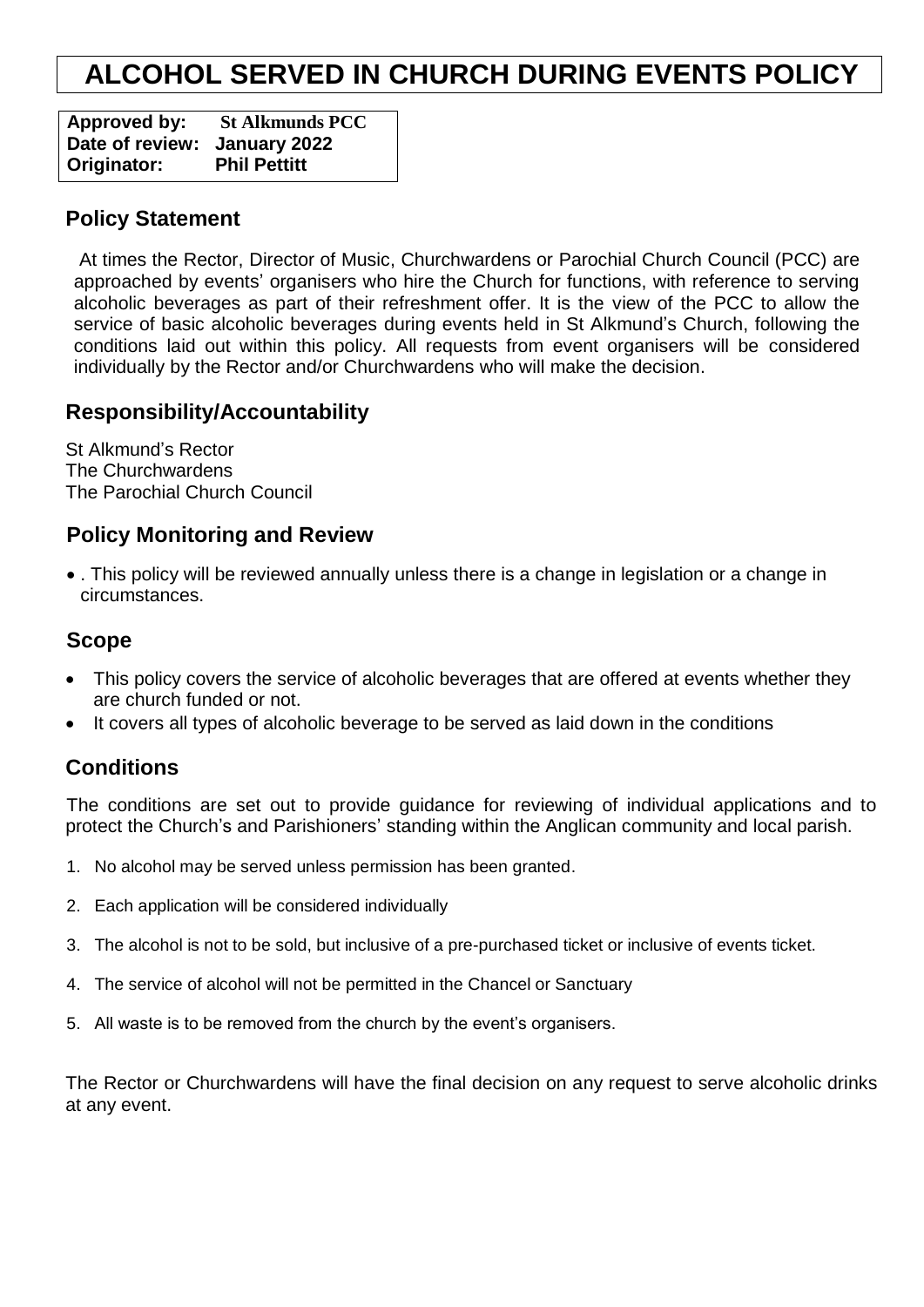## **Raffle Sales at Events in Church Policy**

**Approved by: St Alkmunds PCC Date of review: January 2022 Originator:** 

## **Policy Statement**

The Parochial Church Council (PCC) have the obligation to ensure that any events that take place in St Alkmund's Church are carried out with regular considerations, that appertain to all groups that hire the Church to maintain the standing of St Alkmund's within the Anglican Church and the Parish community. Where the Rector, Director of Music, Churchwardens or PCC are approached by a group with reference to carrying out a raffle during their event, they will in all cases follow the procedures laid out in the conditions to this policy. All requests from event organisers will be considered individually by the Rector and/or Churchwardens who will make the decision.

## **Responsibility/Accountability**

St Alkmund's Rector The Churchwardens The Parochial Church Council

## **Policy Monitoring and Review**

 . This policy will be reviewed annually unless there is a change in legislation or a change in circumstances.

## **Scope**

- This policy covers the conditions as laid down by the PCC in the event of raffle tickets being sold at a public function held in the Church.
- It covers any type of raffle.

## **Conditions**

- **1.** No raffles may be held without specific permission.
- **2.** The funds received from the raffle are not to be for commercial or personal profit but for a particular group or charity.
- **3**. The raffle sales are to be held within the event not prior or after it and the raffle must be drawn during the event.
- **4.** A prize list must be submitted with the application.
- **5.** Sales will be restricted to those aged 18 and over. Proof of age will be checked if doubts arise.

The Rector and/or Churchwardens will have the final decision on any request for a raffle.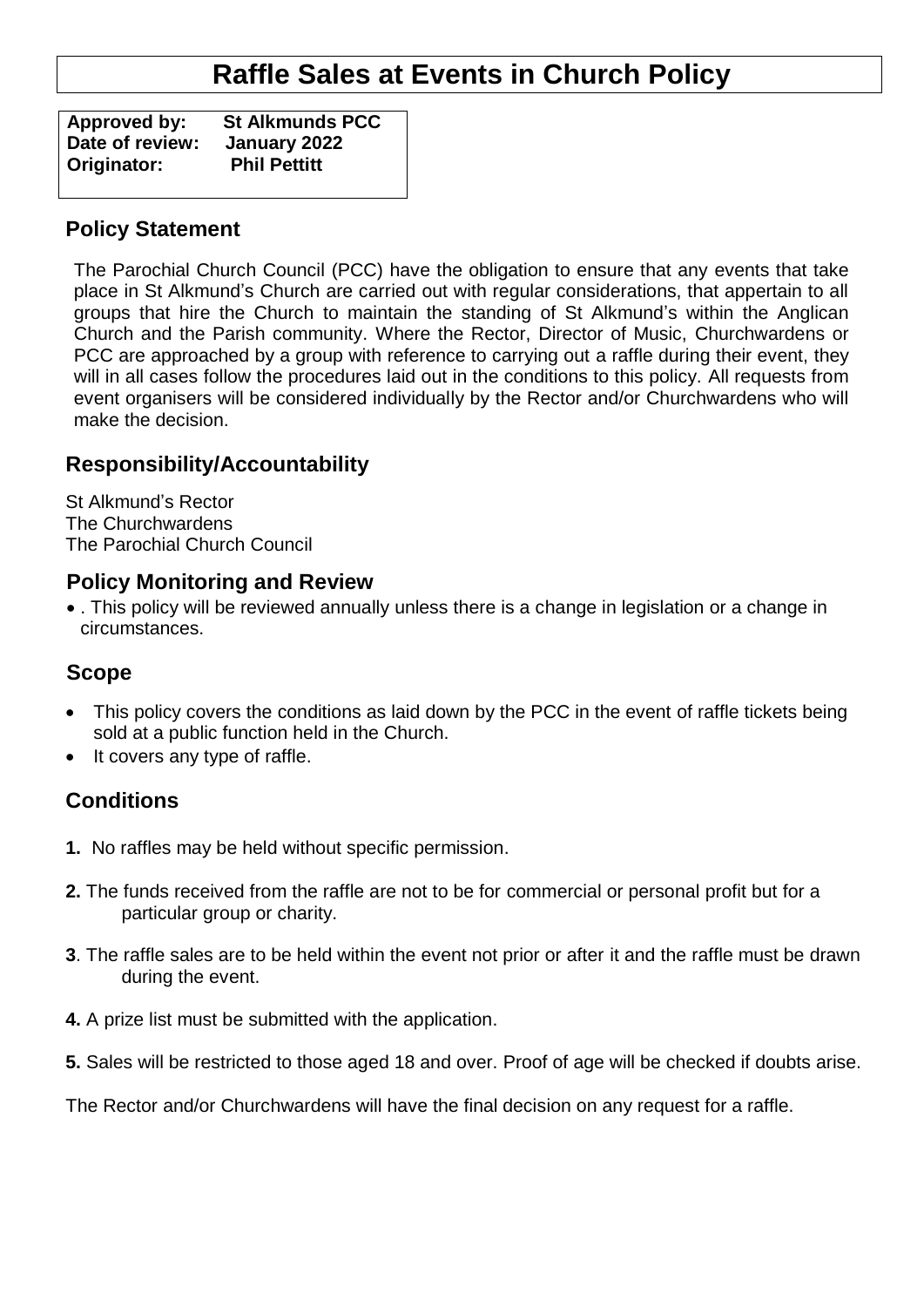## **DATA PRIVACY NOTICE 2022**

The Parochial Church Council (PCC) of St Alkmund's, Whitchurch

### **1. Your personal data – what is it?**

Personal data relates to a living individual who can be identified from that data. Identification can be by the information alone or in conjunction with any other information in the data controller's possession or likely to come into such possession. The processing of personal data is governed by the General Data Protection Regulation (the "GDPR").

### **2. Who are we?**

The PCC of St Alkmund's, Whitchurch is the data controller (contact details below). This means it decides how your personal data is processed and for what purposes.

## **3. How do we process your personal data?**

The PCC of St Alkmund's, Whitchurch complies with its obligations under the "GDPR" by keeping personal data up to date; by storing and destroying it securely; by not collecting or retaining excessive amounts of data; by protecting personal data from loss, misuse, unauthorised access and disclosure and by ensuring that appropriate technical measures are in place to protect personal data. We use your personal data for the following purposes: -

• To enable us to provide a voluntary service for the benefit of the public in a particular geographical area as specified in our constitution;

- To administer membership records;
- To fundraise and promote the interests of the charity;
- To manage our employees and volunteers;
- To maintain our own accounts and records

(including the processing of gift aid applications);

• To inform you of news, events, activities and services running at St Alkmund's

## **4. What is the legal basis for processing your personal data?**

- Explicit consent of the data subject so that we can keep you informed about news, events, activities and services and process your gift aid donations.
- Processing is necessary for carrying out obligations under employment, social security or social protection law, or a collective agreement;
- Processing is carried out by a not-for-profit body with a political, philosophical,
- religious or trade union aim provided: -
- the processing relates only to members or former members (or those who have regular contact with it in connection with those purposes); and
- there is no disclosure to a third party without consent.

## **5. Sharing your personal data**

Your personal data will be treated as strictly confidential and will only be shared with other members of the church in order to carry out a service to other church members or for purposes connected with the church. We will only share your data with third parties outside of the parish with your consent.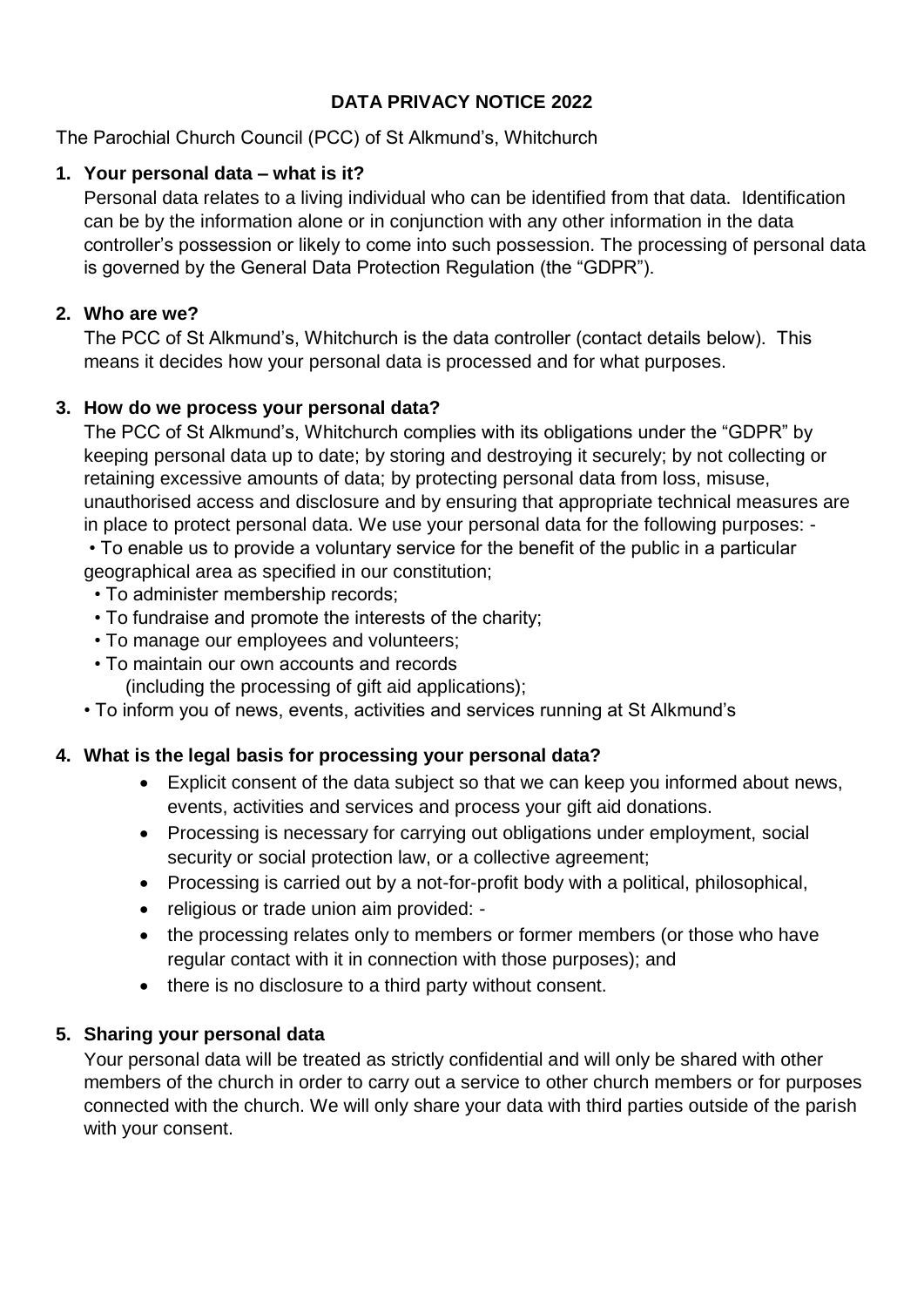## **6. How long do we keep your personal data?**

We keep data in accordance with the guidance set out in the guide "Keep or Bin: Care of Your Parish Records" which is available from the Church of England website [see footnote for link]. Specifically, we retain electoral roll data while it is still current; gift aid declarations and associated paperwork for up to 6 years after the calendar year to which they relate; and parish registers (baptisms, marriages, funerals) permanently.

### **7. Your rights and your personal data**

Unless subject to an exemption under the GDPR, you have the following rights with respect to your personal data: -

- The right to request a copy of your personal data which the PCC of St Alkmund's, **Whitchurch**
- o The right to request that the PCC of St Alkmund's, Whitchurch corrects any personal data if it is found to be inaccurate or out of date;
- o The right to request your personal data is erased where it is no longer necessary for the PCC of St Alkmund's, Whitchurch to retain such data;
- $\circ$  The right to withdraw your consent to the processing at any time
- o The right to request that the data controller provide the data subject with his/her personal data and where possible, to transmit that data directly to another data controller, (known as the right to data portability), (where applicable) [Only applies where the processing is based on consent or is necessary for the performance of a contract with the data subject and in either case the data controller processes the data by automated means].
- $\circ$  The right, where there is a dispute in relation to the accuracy or processing of your personal data, to request a restriction is placed on further processing;
- o The right to object to the processing of personal data, (where applicable) [Only applies where processing is based on legitimate interests (or the performance of a task in the public interest/exercise of official authority); direct marketing and processing for the purposes of scientific/historical research and statistics]
- o The right to lodge a complaint with the Information Commissioners Office.

## **8. Further processing**

If we wish to use your personal data for a new purpose, not covered by this Data Protection Notice, then we will provide you with a new notice explaining this new use prior to commencing the processing and setting out the relevant purposes and processing conditions. Where and whenever necessary, we will seek your prior consent to the new processing.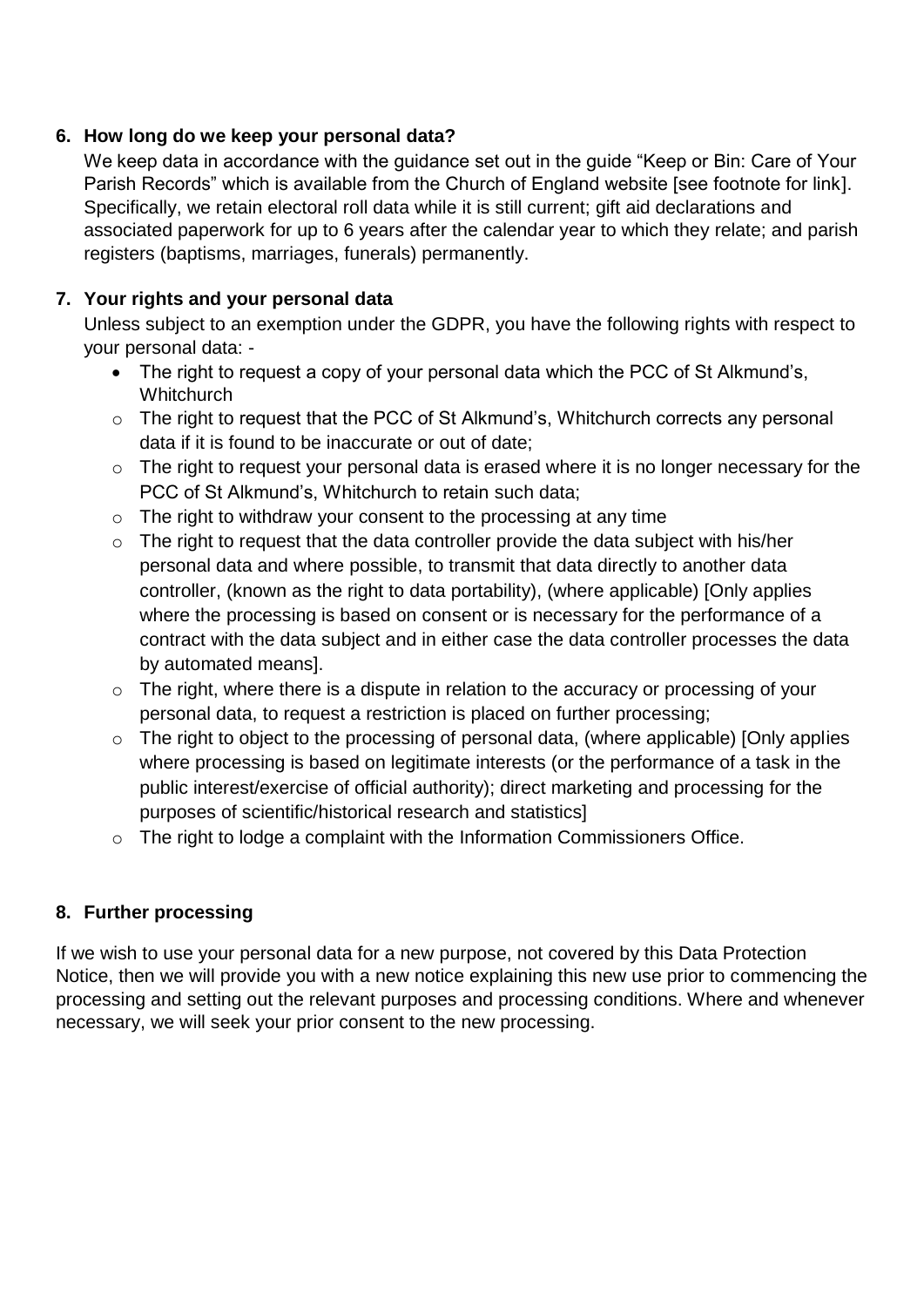#### **9. Contact Details**

To exercise all relevant rights, queries of complaints please in the first instance contact the Parishes' Administrator, c/o The Rectory, Church St, Whitchurch, SY13 1LB; 01948 667102; ftwstalkmunds@gmail.com. You can contact the Information Commissioners Office on 0303 123 1113 or via email https://ico.org.uk/global/contact-us/email/ or at the Information Commissioner's Office, Wycliffe House, Water Lane, Wilmslow, Cheshire. SK9 5AF.

Details about retention periods can currently be found in the Record Management Guides located on the Church of England website at: -

[https://www.churchofengland.org/aboutus/structure/churchcommissioners/administration/librari](https://www.churchofengland.org/aboutus/structure/churchcommissioners/administration/librariesandarchives/recordsmanagementguides.aspx) [esandarchives/recordsmanagementguides.aspx](https://www.churchofengland.org/aboutus/structure/churchcommissioners/administration/librariesandarchives/recordsmanagementguides.aspx)

> **Reviewed by the PCC January 2022**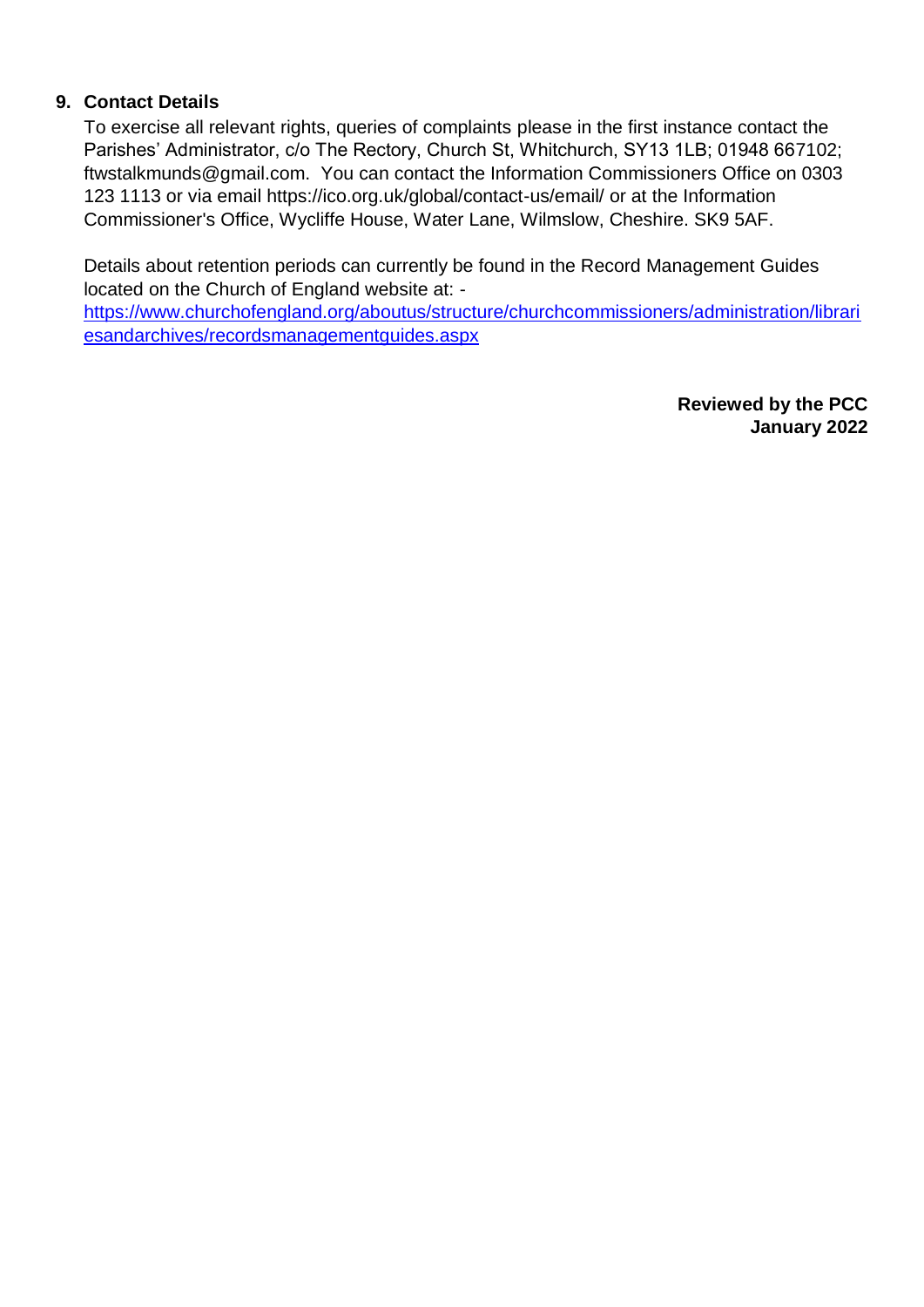#### **ST ALKMUND'S, WHITCHURCH**

### **SAFEGUARDING POLICY & PROCEDURES**

## **January 2022**

#### *A statement was adopted at a meeting of the PCC of St Alkmund's, Whitchurch on 22.01.2018 and will be reviewed and, if appropriate, updated annually - usually during the January meeting of the PCC.*

## **1. Overarching Statement**

The Parochial Church Council of St Alkmund's, Whitchurch will take all reasonable care to ensure the safety of the children, young people and vulnerable adults for whom it bears responsibility.

## **2. Safeguarding Co-Ordinator**

- Mrs Meriel Edge is our approved Safeguarding Co-ordinator and she is the point of contact through which concerns about safeguarding will be channelled.
- She is responsible to the PCC for ensuring that the following procedures are implemented.

## **3. National & Diocesan Guidance**

- The PCC will work towards adopting the recommendations of the House of Bishops as published in the Policy for Safeguarding Children *Protecting All God's Children (2010)* and *Promoting a Safe Church (2006).*
- The PCC will work towards complying with Diocesan directives / guidance

## **4. Health and Safety**

The PCC will ensure compliance with Health and Safety Guidelines

## **5. Groups under the responsibility of the PCC**

#### *a. Children & Young People*

The PCC is directly responsible for the following groups which include children and young people:

- Junior Church & Sermon Slot
- The Junior Choir
- Servers
- Messy Church
- Young People's Confirmation Group (meets for a number of sessions every two years
- Bell ringers (sometimes no children / young people)

The PCC has responsibility for volunteers during the Junior School "Experience Sessions" held in church

#### *b. Children, Young People & Vulnerable adults*

The PCC has responsibility for baptism visitors: all families visited include children &/or young people and may have vulnerable adults as parents too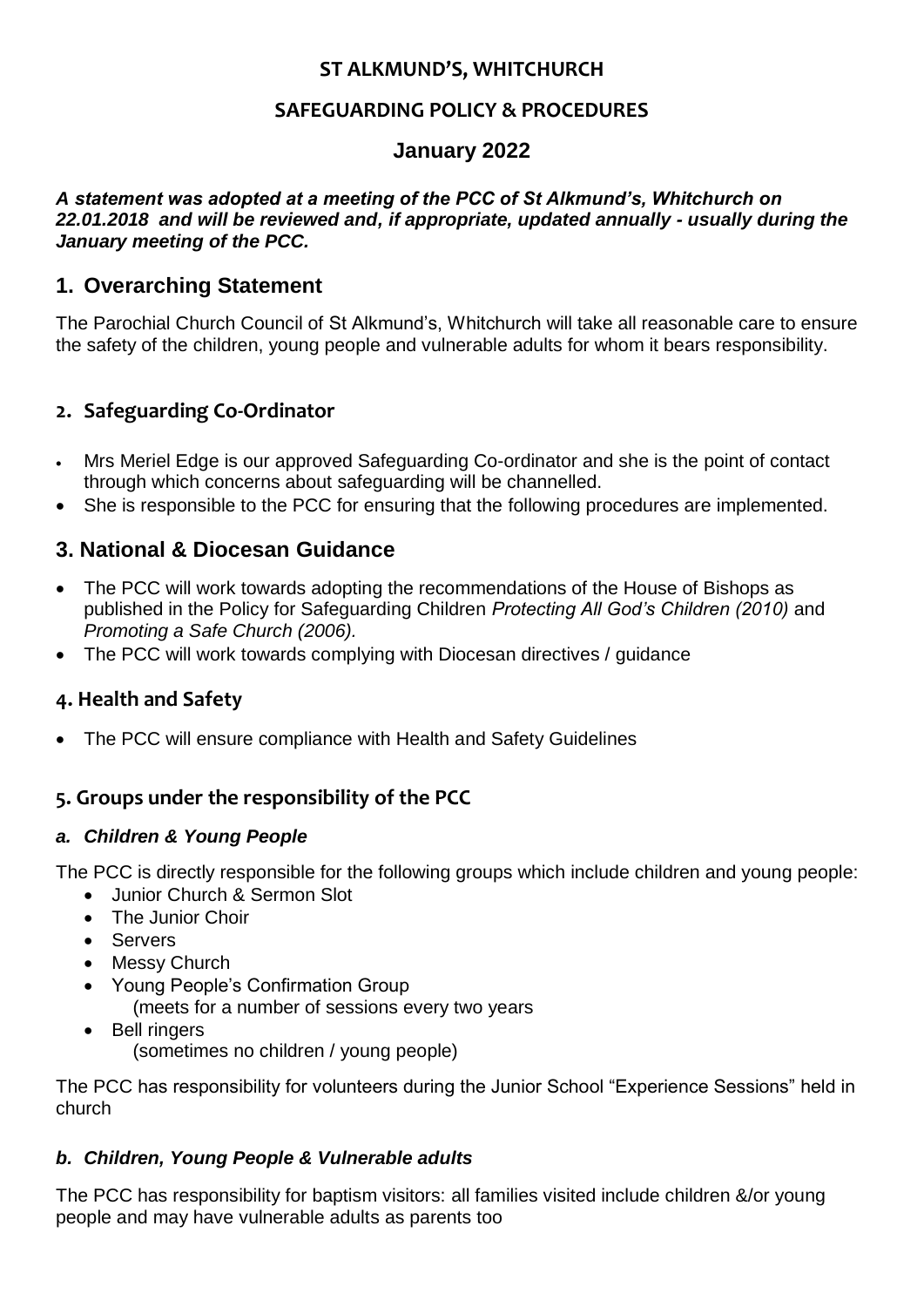#### *c. Vulnerable Adults*

The PCC is directly responsible for the following groups which include vulnerable adults:

- Time Together
- Other groups may occasionally have a vulnerable adult attend

The PCC has responsibility for volunteers who may work with vulnerable adults as part of the following ministries on behalf of the church:

- Visiting the bereaved, sick or housebound and offering assistance which could involve driving or shopping
- Taking Communion into the homes of individuals; sometimes money is given to volunteers to be passed on as a donation to the church
- Being part of teams going to be involved in, and (for certain volunteers with Bishop's permission) sometimes to lead, Communion and other Services within Residential and Nursing Homes; residents sometimes give volunteers money to be passed on as a donation to the church
- Offering healing ministry during Sunday Services on a monthly basis
- Offering transport to church services or other events
- Being part of the Chaplaincy Team for Whitchurch Community Hospital (operate under NHS Trust guidelines and safeguarding practices)

## **6. Groups using Bargates Hall (only the Foodbank during Covid-19 pandemic)**

The following groups who hire the Church Hall will satisfy the PCC that they have a Safeguarding policy, if they do not have their own policy, the PCC will require leaders to sign up to the Safeguarding Principles adopted by the PCC:

- Foodbank
- Keep Fit (2 groups)
- U3A Chimes
- U3A Bridge

## **7. Validation:**

Leaders must be aged 18 or over working with children and young people, under 18s may assist with leadership roles but must be supervised at all times.

- Applicants will be required to complete the Lichfield Diocesan declaration.
- Applicants will be required to provide two references using the Diocesan Safeguarding Policy form.
- Before appointment or the continuation of any appointment, appointees may need to apply for and supply clearance from the Disclosure & Barring Service.

## **8. Key Holders**

Only suitable and responsible people may become key holders, references may be taken up in accordance with the Safer Recruitment policy and they will be required to complete the Lichfield Diocese Declaration. Access and Usage of Church Buildings will be monitored as far as is reasonably possible.

## **9. Completed declaration forms and references**

These will be confidential to and securely held by the Incumbent or, in the event of a vacancy, by the Rural Dean or Archdeacon.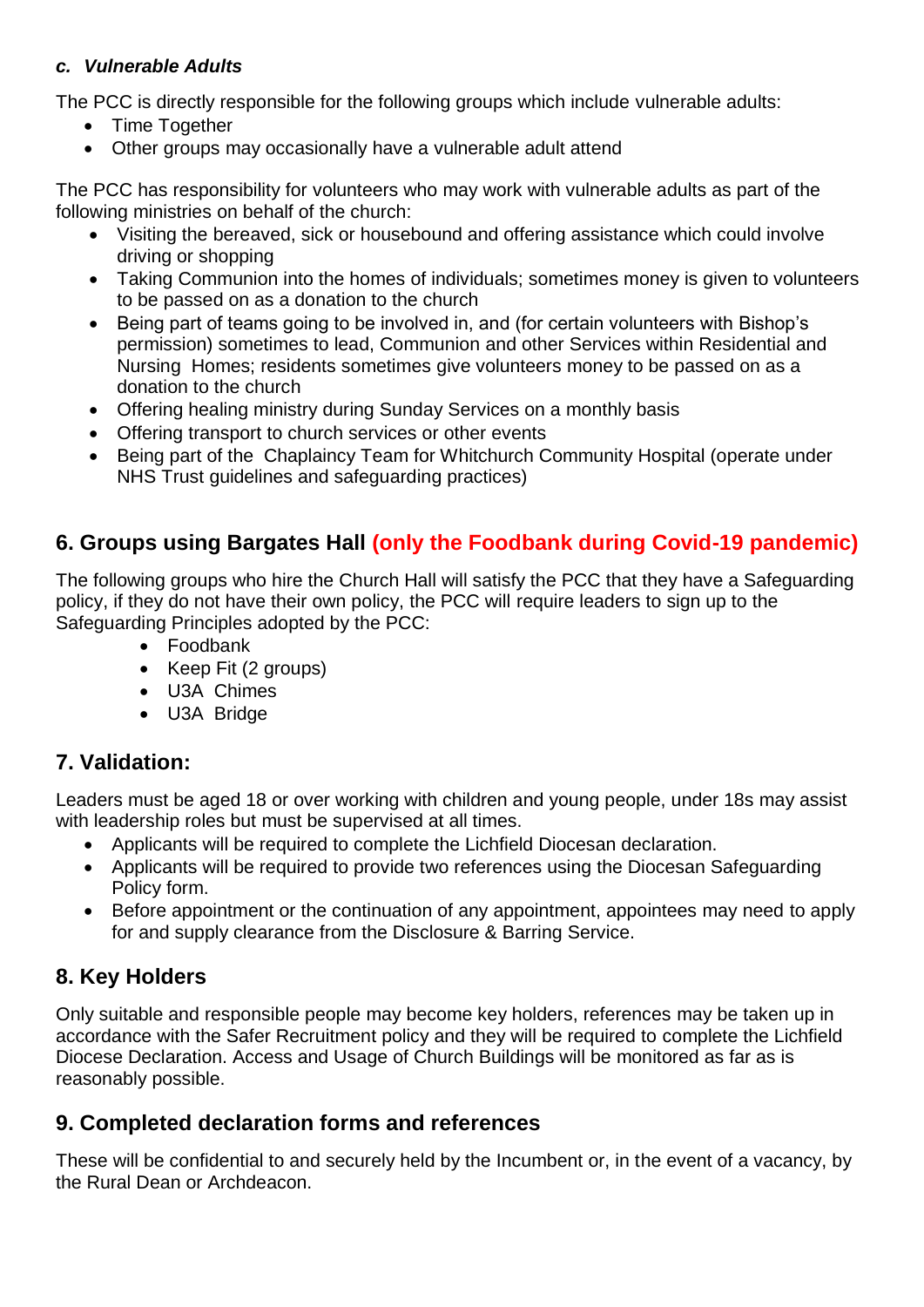## **10. The PCC will use the Disclosure & Barring Service for checking leaders' and some other volunteers' criminal records where appropriate**.

This will be done via the Diocesan system, c/o Safeguarding Office, St Mary's House, The Close, Lichfield. WS13 7LD

Agreement over which roles required a DBS was not reached until late in 2018.

The process of getting all the people filling such roles through the DBS process took place in 2019. Some had 'lapsed' because of Diocesan advice which has now changed.

## **11. The PCC requires groups listed in 5 to provide, in writing, at least the following:**

- A list of its current leaders
- When and where the group meets, its normal working pattern and the age range it covers.

## **12. The PCC require groups that are working with children, young people and vulnerable adults:**

- To agree to follow the Safeguarding Principles set out and agreed by the PCC
- To agree with the PCC clear roles for leaders and assistants
- To set up with the PCC structures to train and support their leaders in their roles
- To agree with the PCC statements of working practice

## **13. The PCC will then provide a document setting out roles and responsibilities for leaders and assistants in each group**

- Each leader or volunteer will be asked to sign for a copy of the Safeguarding Principles and the Working Practice for each of their group(s) to indicate their willingness to follow the guidelines. The Safeguarding Principles document will have the following at the end:
	- o If you are a church volunteer in any group related to St Alkmund's and are not willing to follow these Principles and Practices, you must withdraw from the team until any issues you raise have been resolved with the Safeguarding Officer &/or the Rector
- The list of signatures will be filed in the Parish Office
- These documents will include guidelines for avoiding situations where children, young people or vulnerable adults could be in danger.
- These documents will include which roles need DBS clearance and which roles need what level of Safeguarding training
- These documents will be reviewed annually, at the same time as this policy

## **14. The PCC will provide leaders and those working in Safeguarding access to guidance and training in the understanding of child/vulnerable adult abuse.**

## **15. The PCC will publish on the notice boards at the back of the church and in the Church Hall, a copy of the Diocesan Safe Guarding Poster and Flow Chart**

In addition, all PCC members and groups leaders have been given a copy

## **16. The PCC will carry public liability insurance and will insure all leaders and staff for personal accident.**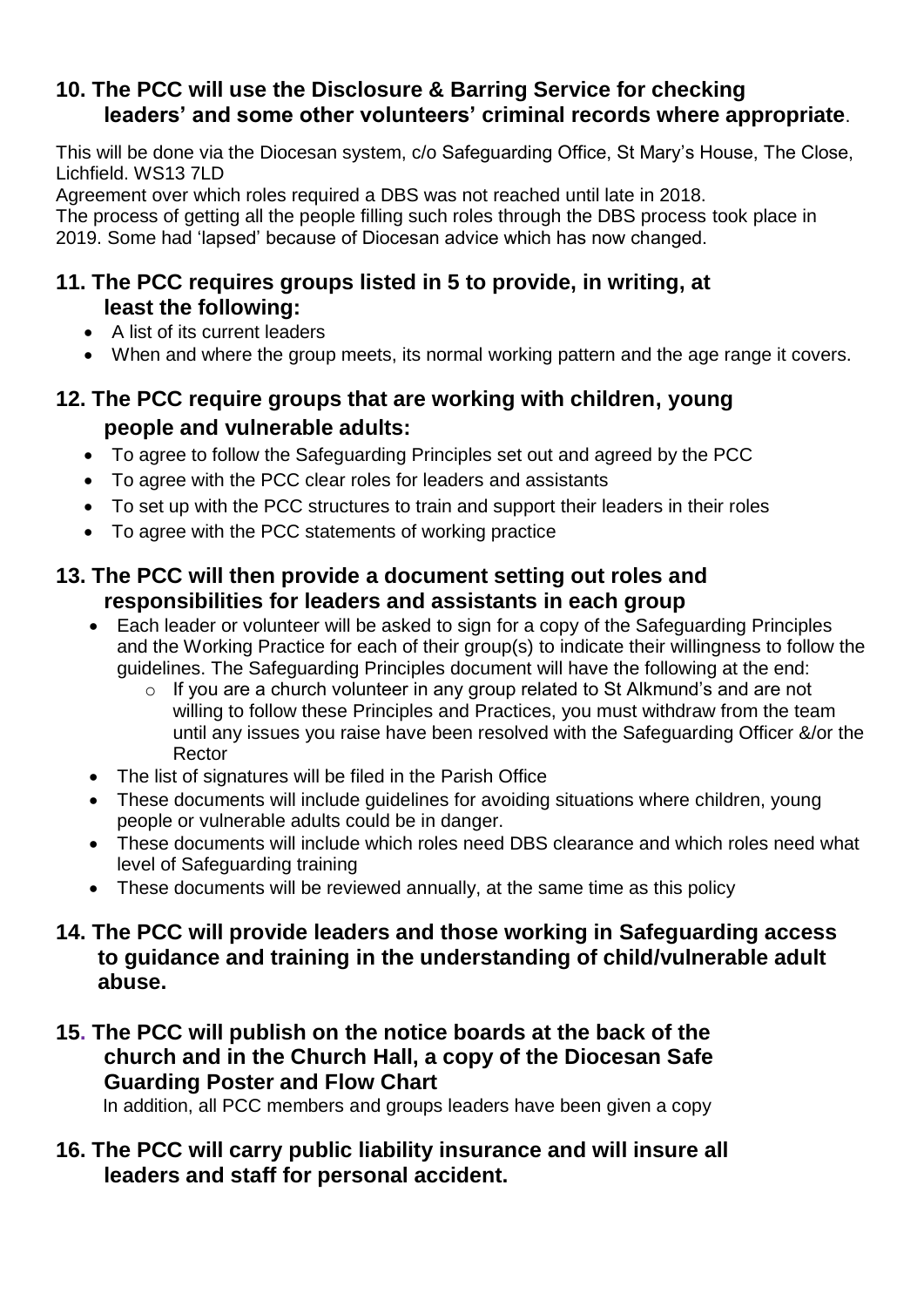## **17. The PCC will implement a plan to monitor annually that the procedures are being followed.**

- $\bullet$  In 2021, this will include:
	- $\circ$  Continuing to offer local training, authorised by the Diocese
	- o Keeping DBS clearance checks up to date
- **18. The PCC will make a copy of this policy and its procedures available, if requested, at the Archdeacon's visitation.**
- **19. This Policy and its procedures will be monitored by the Safeguarding Co-ordinator who will report to the PCC annually in preparation for the APCM.**
- **20. The PCC will review the policy and its procedures annually in the month of January**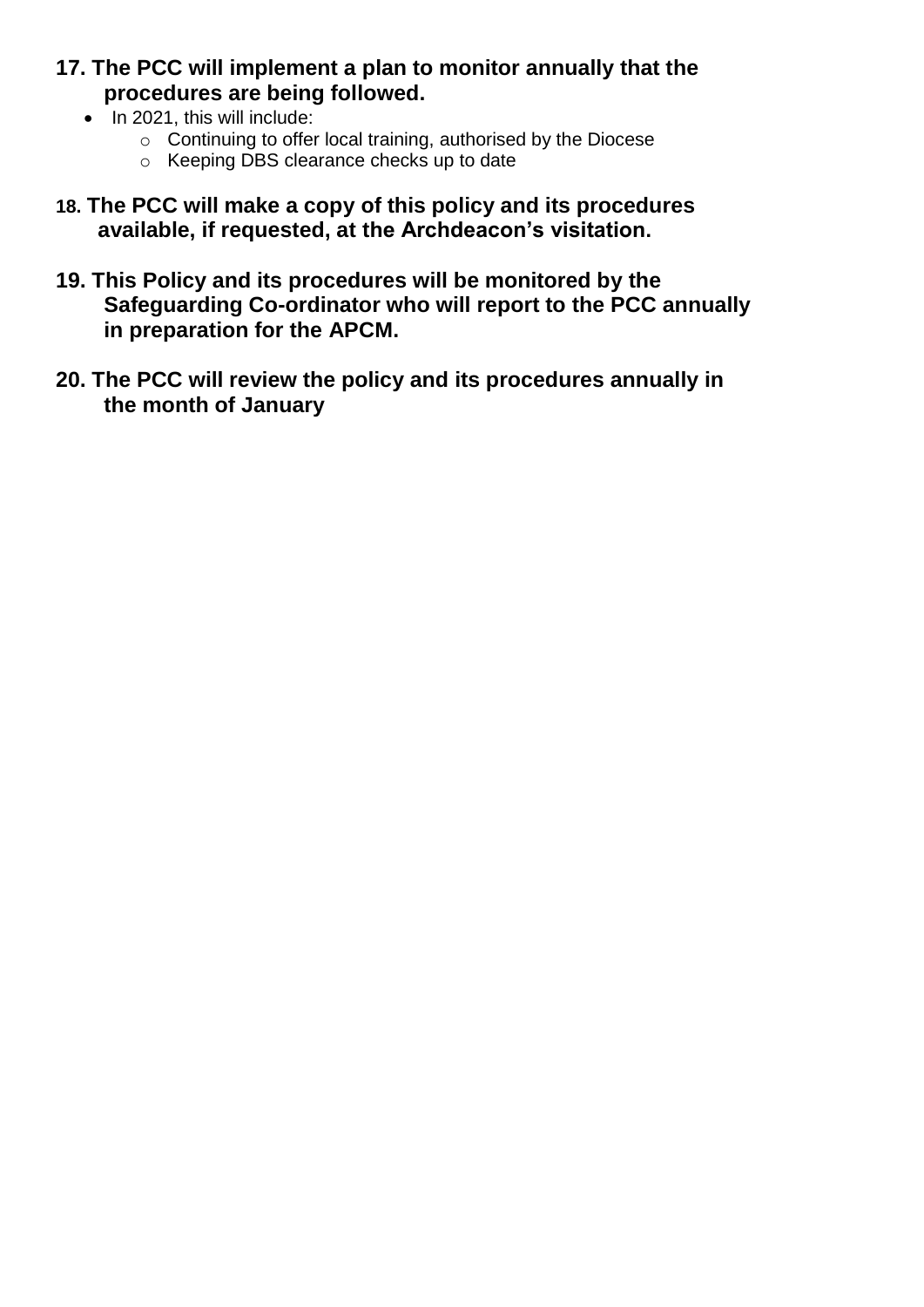# **St Alkmund's Whitchurch Safeguarding Principles**

#### **Adopted from National CoE and Lichfield Diocesan Guidelines**

- 1. Every person has a value and dignity which comes directly from the creation of male and female in God's own image and likeness. Christians see this potential as fulfilled by God's re-creation of us in Christ. Among other things this implies a duty to value all people as bearing the image of God and therefore to protect them from harm.
- 2. We recognize that everyone has different levels of vulnerability and that each of us may be regarded as vulnerable at some time in our lives.
- 3. As members of this parish we commit ourselves to respectful pastoral care and Christian nurture for all (adults, young people and children) to whom we minister.
- 4. We commit ourselves to the safeguarding and protection of any person, of any age, who may be vulnerable, to ensure their well-being in the life of this church.
- 5. We commit ourselves to promoting safe practice by those in positions of trust.
- 6. The parish commits itself to promoting the inclusion and empowerment of people who may be vulnerable.
- 7. It is the responsibility of each of us to prevent the physical, emotional, sexual, financial and spiritual abuse of vulnerable people and to report any such abuse that we discover or suspect. We aim to establish safe, caring communities which provide a loving environment and where there is a culture of 'informed vigilance' as to the dangers of abuse
- 8. We undertake to exercise proper care in the appointment and selection of those who will work with any children and young people and with any adults who may be vulnerable, in line with safer recruitment principles, including the use of criminal records disclosures and registration with the relevant vetting and barring schemes.
- 9. The parish is committed to supporting, resourcing, training and regularly reviewing those who undertake work amongst children, young people and adults adults who may be vulnerable.
- 10.We will respond without delay to every complaint made which suggests that an adult, child or young person may have been harmed, co-operating with the police and local authority in any investigation.
- 11. We will seek to work with anyone who has suffered abuse, developing with him or her an appropriate ministry of informed pastoral care.
- 12. We will seek to offer pastoral care and support, including supervision and referral to the proper authorities, to any member of our church community known to have offended against a child, young person or vulnerable adult.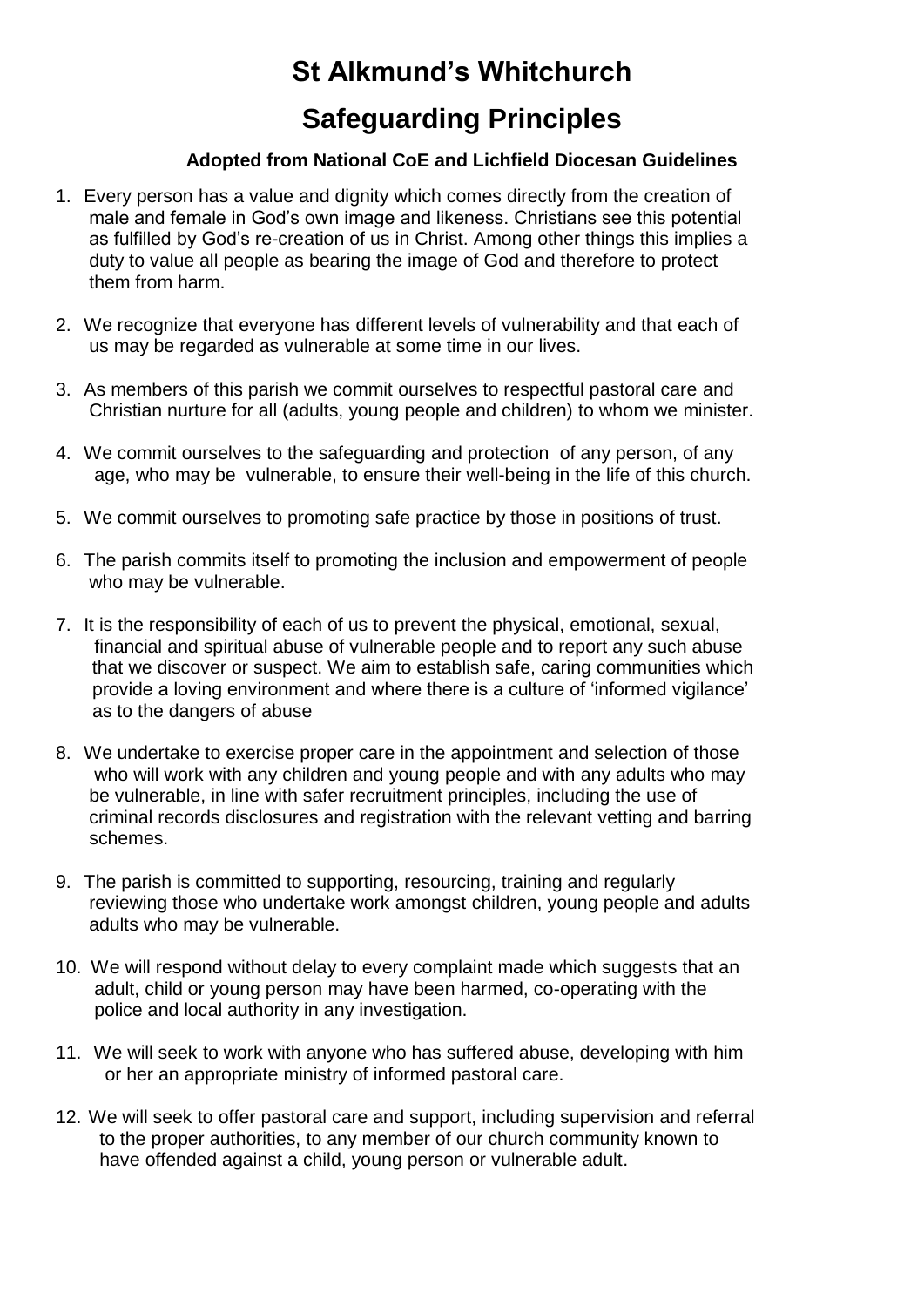- 13. We will seek to challenge any abuse of power, especially by anyone in a position of trust.
- 14.The parish adopts the guidelines of the Church of England and the Lichfield Diocese in all these areas and we will follow relevant legislation, guidance and recognized good practice.
- 15.Each person authorised to works with children, young people or vulnerable adults will agree to abide by these principles and the guidelines established by St Alkmund's PCC. These guidelines include that any assistance with toileting a person of any age must be given by a family member (or individual nominated by a family member) of that person or by a leader with full DBS clearance.

#### *Reviewed and Agreed by St Alkmund's PCC in January 2022*

These safeguarding principles are given to each volunteer, together with the following statement:

*If you are a church volunteer in any group related to St Alkmund's and are not willing to follow these Principles and Practices, you must withdraw from the team until any issues you raise have been resolved with the Safeguarding Officer &/or the Rector*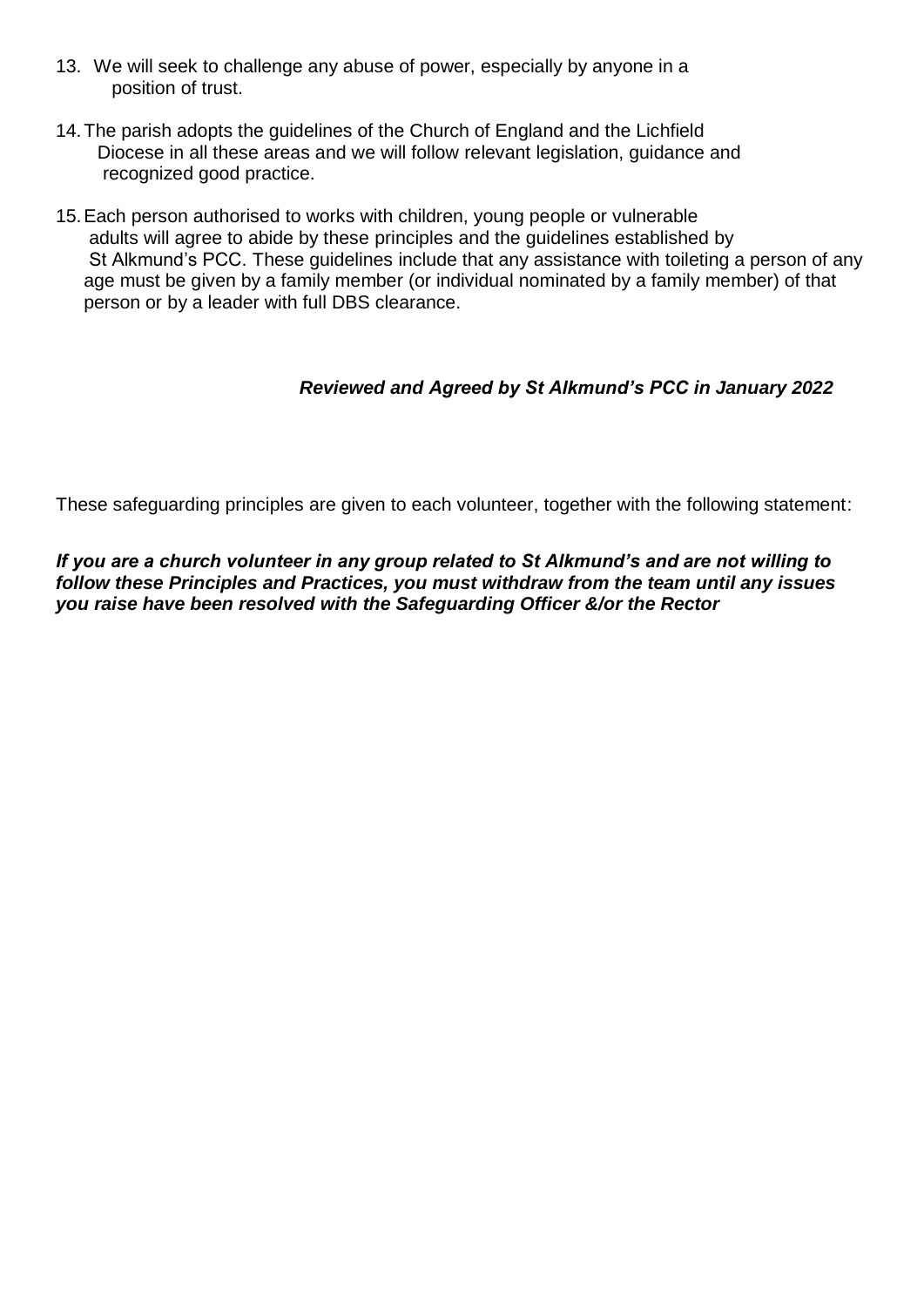## **Church Wardens Fire or Other Alarm Evacuation Procedure for 10.00am Sunday services**

## Building: St Alkmund's Church, **SY13 1LB**

- A. On all occasions, if the service is being taken by visiting clergy, the CWs decide before the service who is the lead and who is the 'second in command'
- B. On hearing the raised alarm or seeing a fire, the duty warden is to investigate the area where the fire is presumed to be.
- C. When there is confirmed fire or other alarm (*e.g.* bomb scare alert), the procedure is as follows:
- D. The duty warden delegates to another person the task of contacting the emergency services by dialling **999** and giving the address of the church: **Church Street, Whitchurch, Shropshire, SY13 1LB** giving accurate details of the fire location within the building.
- E. The duty warden informs the person leading the service that evacuation is necessary. If the person is not the Rector, the duty warden takes over at the front and the 'second in command' becomes the duty warden.
- F. The Evacuation of the church begins see overleaf
- G. Where possible and safe to do so the duty warden or sidesperson may use an extinguisher to put the fire out. Only one extinguisher should be used, if the fire persists the person must leave to get out to safety and wait for the emergency services.
- H. The warden(s) and sidespeople should ensure all the people remain in the location to the front of the Rectory until the lead services manager has given the all clear to safely let people home.

## **PTO**

Reviewed and agreed by the PCC in January 2022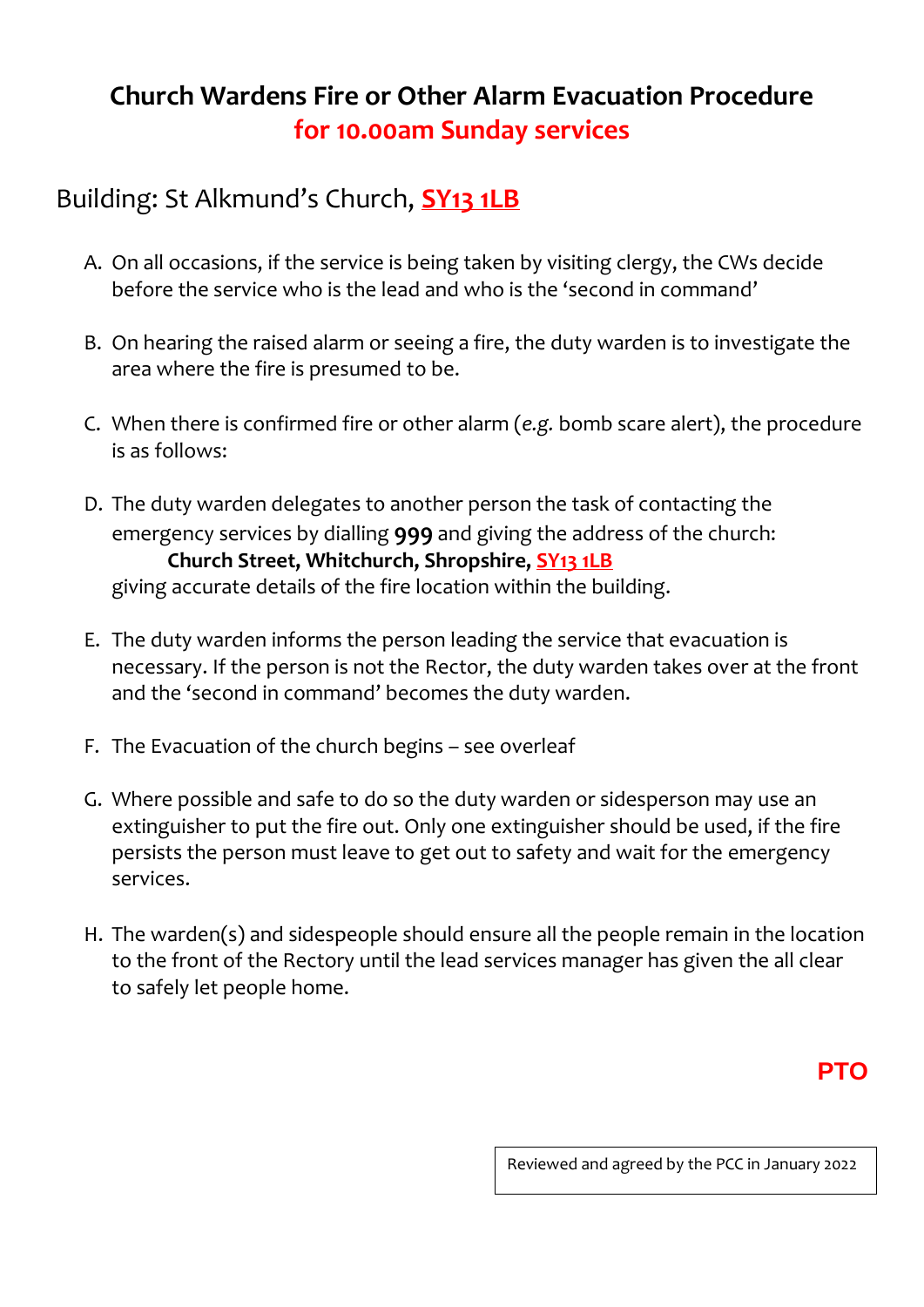## **EVACUATION OF THE CHURCH AT A 10.00AM SERVICE**

## **THIS WILL USE 2 EXITS: MAIN PORCH AND BY LADY CHAPEL**

- 1) The person in charge (Duty Warden or clergy person) uses the sound system if safe to do so
- 2) The Duty Warden or "second-in-command" sends other CWs, deputy CWs and sidespeople to their positions:
- 3) The person in charge may remind CWs, deputy CWs and sidespeople to move:
	- One to unbar the Lady Chapel door and then help people exit there
	- One to open the porch exit doors to their full extent and then to be in the porch area to help people down the steps and to direct them to go to the gate and via the road to the Rectory
	- One to be in south aisle at the front to be ready to quide out, pew by pew from the front thro the door by the Lady Chapel
	- $\bullet$  One to be ready to quide people in the Nave out pew by pew from the back alternate sides, those who can move speedily down the middle, those who move slowly down the sides closest to the pews
	- One to be ready in the north side aisle to guide people out pew by pew from the back *via* the main porch exit
	- One also ensures that those in the office, vestry, kitchen / loo and belfry area leave (this could be done by the second in command or Duty Warden who then joins in guiding people out of pews in the nave)

4) All doors being used are opened to their full extent, wedged if necessary

## **Opening words to all:**

- **Please stay calm; we need to evacuate the church in an orderly fashion to ensure the safety of all present**
- **Please move to the exit when directed to do so – either the main porch exit or the door by the Lady Chapel; those with limited mobility need to use the main porch exit**
- **Please move as quickly as you can safely do so, walking quickly down the middle of the main aisle if that is your directed route**
- **Please do not return to pick up any belongings you have left behind**
- **Once outside church, please then move away from church as quickly as you can and gather outside the Rectory; those leaving** *via* **the main porch need to go out to the gate, and round by the pavement to get to the Rectory**
- **Please stay outside the Rectory until given the all clear to move away**
- **Then to:**

## **Order of evacuation**

- Those in the **chancel and sanctuary**, exit thro the **door by the Lady Chapel**; lead person to direct and then person moves to extinguish any candles in the Chancel &/or Sanctuary
- Those in the **nave,** exit thro the **main porch**
	- o One pew at a time, both sides, starting from the **back row**
	- $\circ$  Those who can move speedily down the middle, others closer to the pews
- Those in the **south side aisle**, exit thro the **door by the Lady Chapel** once those in the Chancel and Sanctuary have gone through
	- o One pew at a time; starting from the **front row**
- Those in the **north side aisle**, exit thro the **main porch**
	- o One pew at a time; starting from the **back row**
- As soon as **one exit is clear** of the people above **start sending others** who are waiting in that direction:
	- o Front of the nave, one pew at a time, alternate sides; to Lady Chapel exit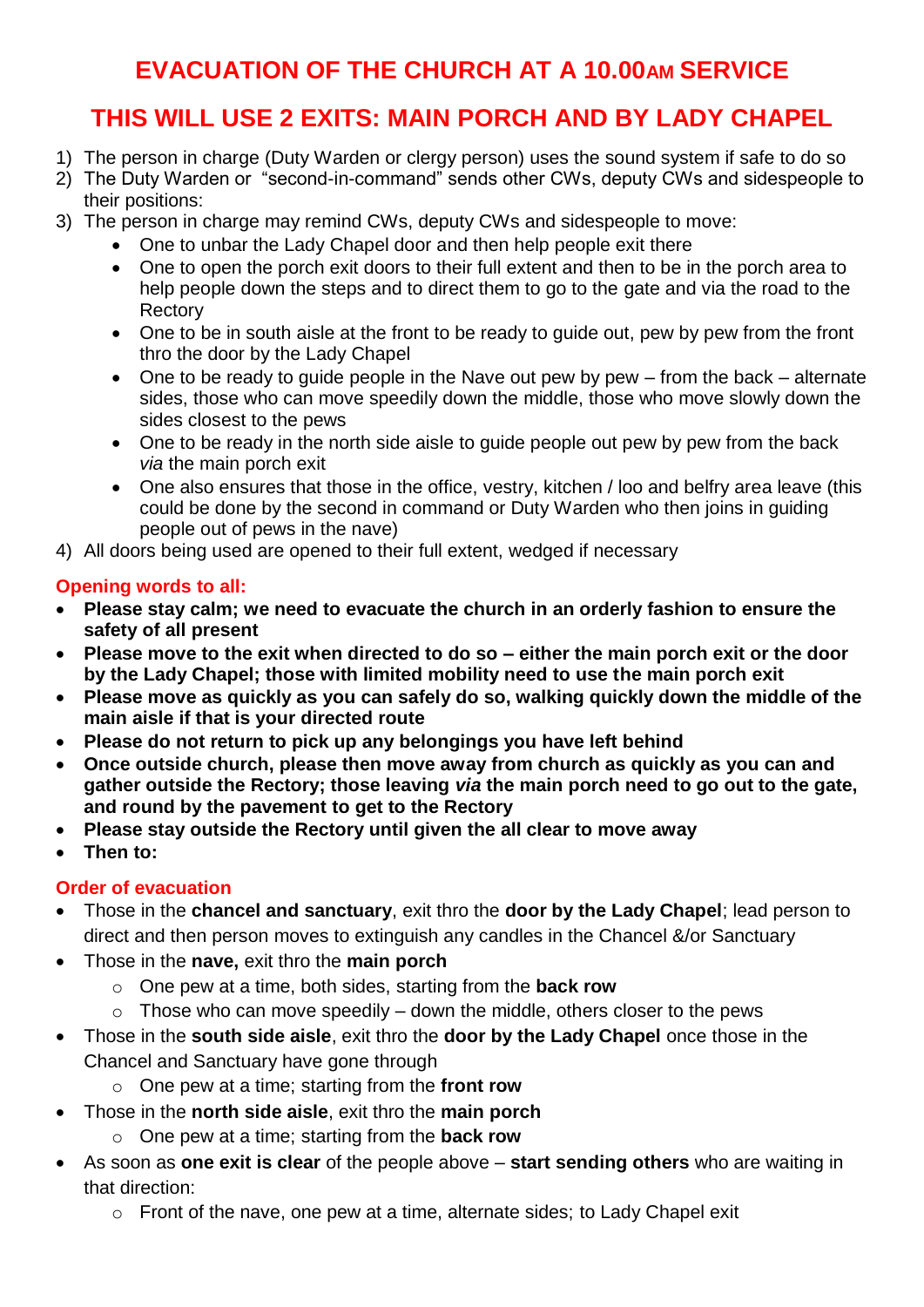## **Church Wardens Fire or Other Alarm Evacuation Procedure for large services / events using all three exits**

## Building: St Alkmund's Church **SY13 1 LB**

#### **Before the service or event:**

- 1) Both external doors in the southwest porch exit to be open
- 2) Door by Lady Chapel to be unbarred
- 3) Stair cases (both) to be cleared of items
- 4) Wheelie bins and other items to be moved away from the north steps door in the kitchen
- 5) Door to north steps to be unlocked
- 6) Both doors from the gallery to steps should be unlocked
- 7) Assign roles:
	- Person who will direct the congregation / audience
	- Person who will direct the sidespeople (as below), then check that the vestry, office and belfry are clear of people and then help in whatever way is needed
	- Person in high visibility jacket who will call emergency services and who will then go and stop traffic coming round from St Mary's Street)
	- Person who will move to exit near Lady Chapel and move just outside to help people negotiate steps
	- Person who will go to kitchen and open doors to north steps and then stay in kitchen area to guide people out (coming from two directions)
	- Person who will go to southwest (main) exit and open doors fully, then stay in this area to guide people out (coming from two directions)
	- Person who will go outside the porch and ensure that people go down the path to the gate and round on the pavement to the Rectory (not by the side of church)

*(PTO)*

- One person to each place to quide people out pew by pew
	- o South gallery
	- o North gallery
	- o Back of nave
	- o Front of south aisle
	- o Back of north aisle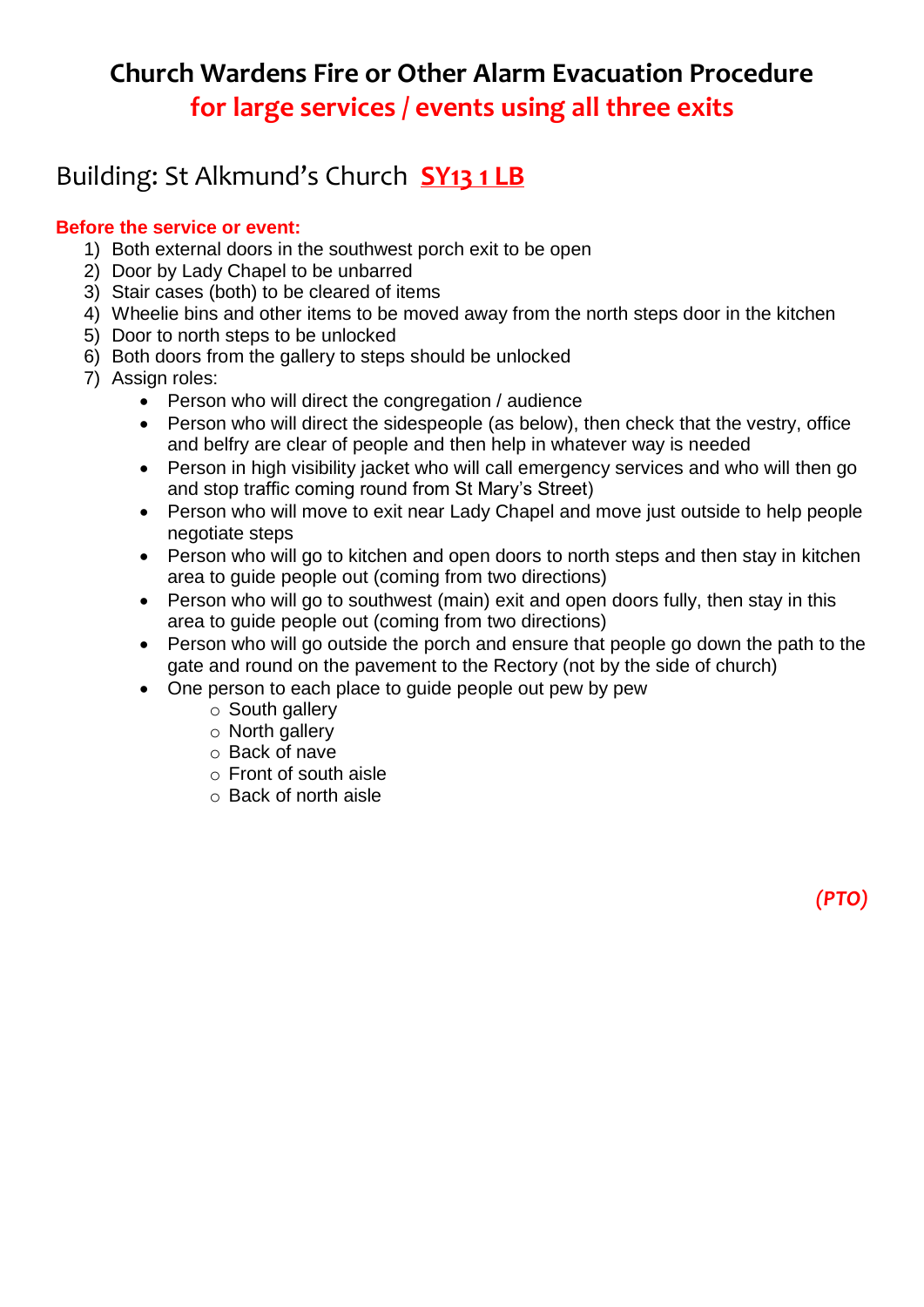- A. On hearing the raised alarm or seeing a fire, the duty warden is to investigate the area where the fire is presumed to be.
- B. When there is confirmed fire or other alarm (*e.g.* bomb scare alert), the procedure is as follows:
- C. The duty warden delegates to another person the task of contacting the emergency services by dialling **999** and giving the address of the church: **Church Street, Whitchurch, Shropshire, SY13 1LB** giving accurate details of the fire location within the building.
- D. The duty warden informs the person leading the service that evacuation is necessary. If the person is not the Rector, the duty warden takes over at the front and the 'second in command' becomes the duty warden.

## **E. The Evacuation of the church begins – see separate sheet**

- F. Where possible and safe to do so the duty warden or sidesperson may use an extinguisher to put the fire out. Only one extinguisher should be used, if the fire persists the person must leave to get out to safety and wait for the emergency services.
- G. The warden(s) and sidespeople should ensure all the people remain in the location to the front of the Rectory until the lead services manager has given the all clear to safely let people home.

Reviewed and agreed by the PCC in January 2022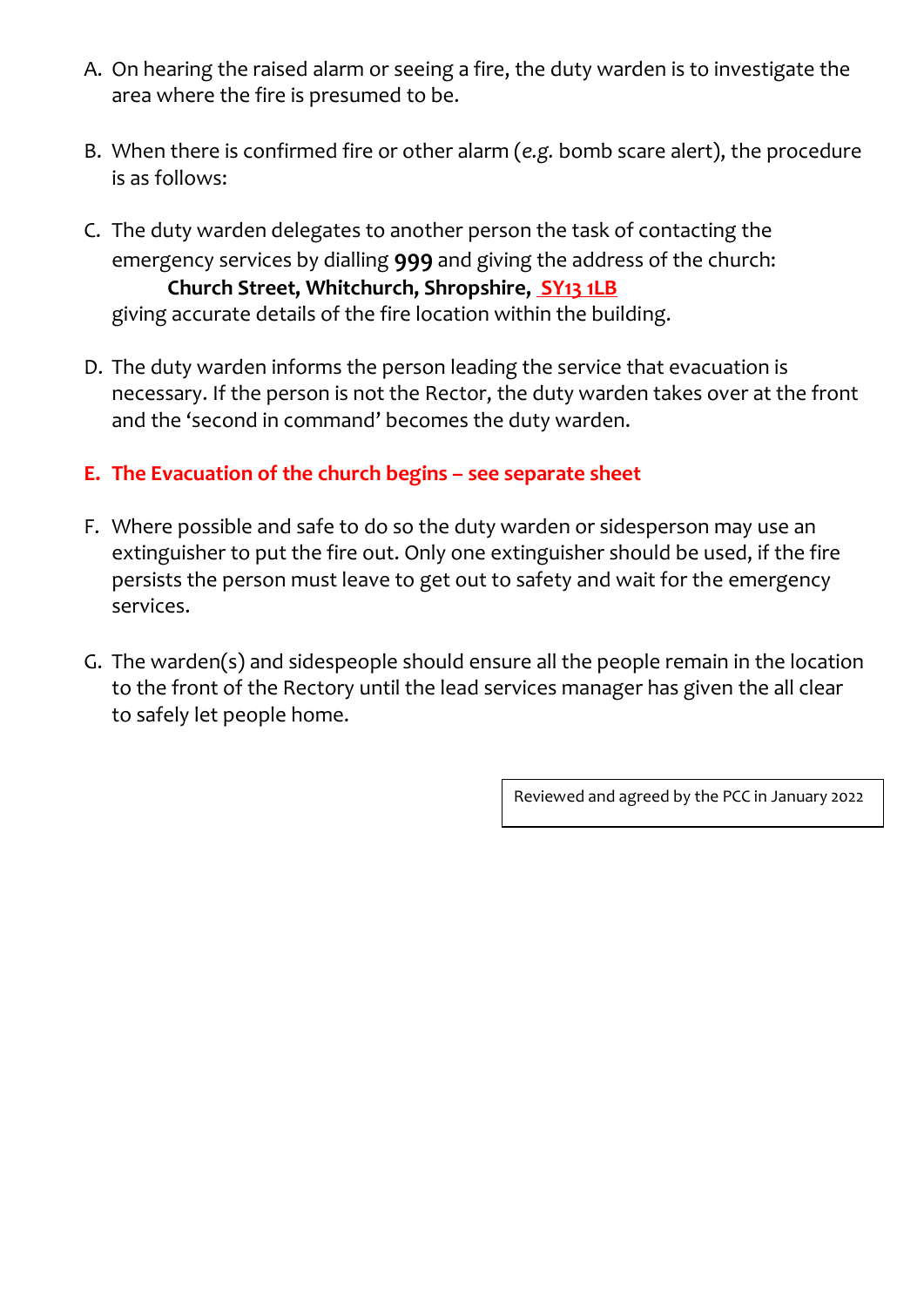## **EVACUATION OF THE CHURCH AT SERVICES OR EVENTS WITH LARGE NUMBERS**

## **USES ALL THREE EXITS**

## **If evacuation is needed:**

- 1) One CW or deputy CW or St Alkmund's clergyperson takes charge
- 2) The potential hazard is assessed as on the First Evacuation procedure
- 3) The person in charge ensures that the emergency services are called
- 4) The post-code is **SY13 1LB**
- 5) The person in charge uses the sound system if safe to do so
- 6) The person in charge sends other CWs, deputy CWs and sidespeople to the exits to aid people as they leave and others to guide people as to when to leave their pew and which exit to head for
- 7) All doors are opened to their full extent, wedged if necessary

#### **Opening words to all:**

- **Please stay calm; we need to evacuate the church in an orderly fashion to ensure the safety of all present**
- **Please move to the exit when directed to do so – either the main porch exit, the north steps** *via* **the kitchen area or the door by the Lady Chapel; those with limited mobility need to use the main porch exit**
- **Please move as quickly as you can safely do so, walking quickly down the middle of the main aisle if that is your directed route**
- **Please do not return to pick up any belongings you have left behind**
- **Once outside church, please then move away from church as quickly as you can and gather outside the Rectory; those leaving** *via* **the main porch need to go out to the gate, and round by the pavement to get to the Rectory**
- **Please stay outside the Rectory until given the all clear to move away**
- **Then move onto:**

#### **Order of evacuation**

- Those in the gallery, please exit by the nearest door to stairs
	- o One pew at a time
	- $\circ$  Those coming down to the porch exit straight out
	- $\circ$  Those coming down to the kitchen exit down north steps
	- Those in the Chancel and Sanctuary, exit thro the door by the Lady Chapel
	- Those in the nave, exit thro the main porch
		- o One pew at a time, alternate sides
		- o Starting from the back row
	- Those in the south side aisle, exit thro the door by the Lady Chapel once those in the Chancel and Sanctuary have gone through
		- $\circ$  One pew at a time
		- $\circ$  Starting from the front row
	- Those in the north side aisle, exit thro the kitchen down the north steps
		- $\circ$  One pew at a time
		- o Starting from the back row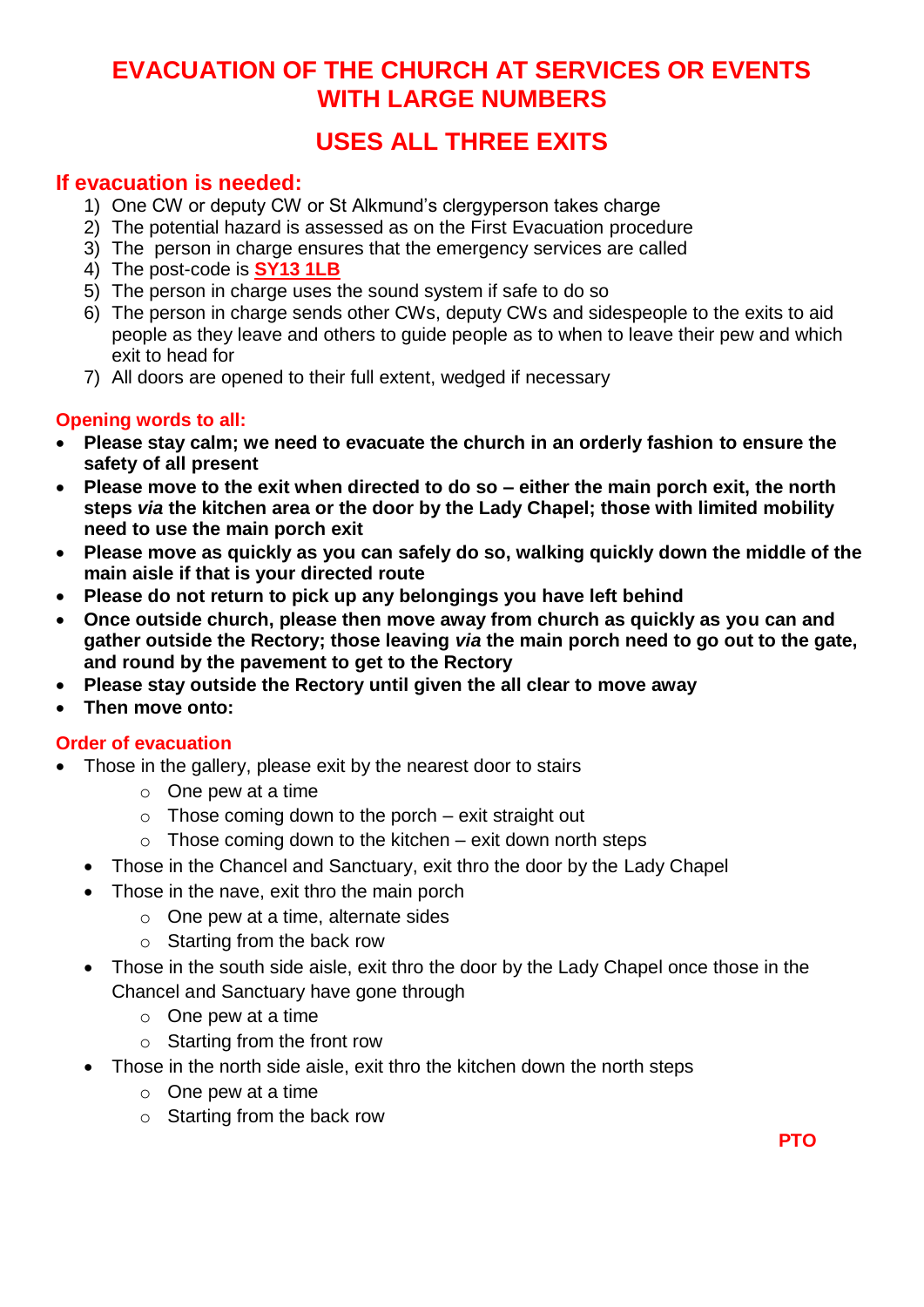**As soon as one exit is clear of the people above – start sending others who are waiting in that direction:**

- Front of the nave
	- o One pew at a time
	- o Either to Lady Chapel &/or kitchen exits
- Side aisles
	- o To use main porch exit

#### **Person in charge ensures all candles are extinguished whilst evacuation is taking place**

Reviewed and agreed by the PCC in January 2022